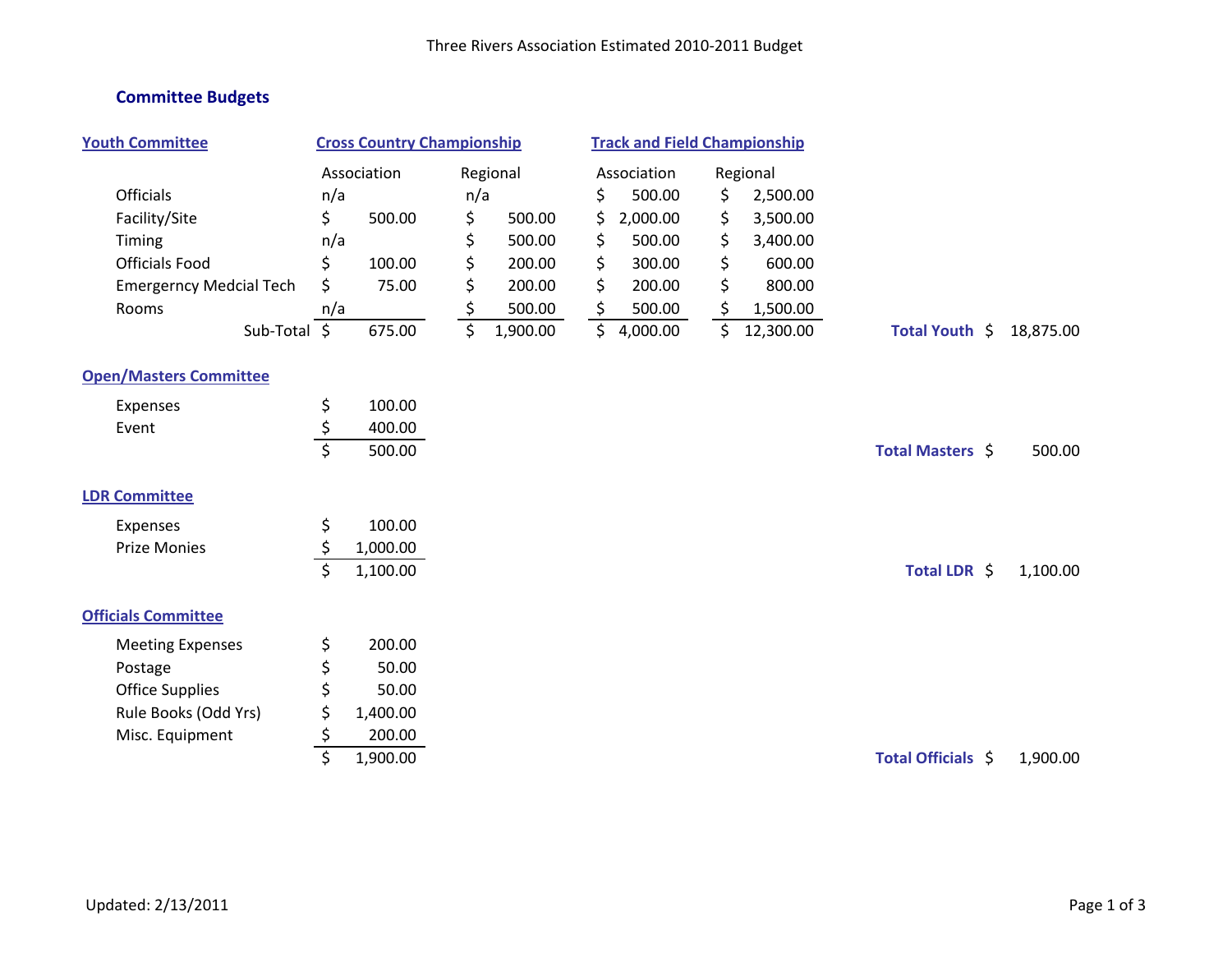## **Administrative Budgets**

## **President**

| Expenses                                       | \$<br>100.00   | Total President \$  | 100.00   |
|------------------------------------------------|----------------|---------------------|----------|
| (Sanctions: Postage, Paper, Ink)               |                |                     |          |
| <b>Treasurer</b>                               |                |                     |          |
| Expenses                                       | \$<br>500.00   | Total Treasurer \$  | 500.00   |
| (Postage, Paper, Ink, Envelopes, Checks, etc.) |                |                     |          |
| <b>Membership</b>                              |                |                     |          |
| Expenses                                       | \$<br>500.00   | Total Membership \$ | 500.00   |
| (Postage, Paper, Ink, Envelopes, Checks, etc.) |                |                     |          |
| <b>Marketing</b>                               |                |                     |          |
| Expenses                                       | \$<br>2,000.00 | Total Marketing \$  | 2,000.00 |
| (Advertisement, Fund Raising, etc.)            |                |                     |          |

## **Support Budgets**

|                           |              |    |                   |     |             | Workshops |              |                 |           |
|---------------------------|--------------|----|-------------------|-----|-------------|-----------|--------------|-----------------|-----------|
| <b>Travel - Functions</b> |              |    | <b>Annual Mtg</b> |     | Association |           | <u>Youth</u> |                 |           |
| Transportation            |              | \$ | 3,000.00          | S.  | 1,000.00    | S.        | ,000.00      |                 |           |
| Hotel                     |              | S  | 3,000.00          | \$. | 500.00      | \$        | 500.00       |                 |           |
| Registration              |              |    | 1,500.00          |     | 100.00      |           | 100.00       |                 |           |
|                           | Sub-Total \$ |    | 7,500.00          | \$. | 1,600.00    | S.        | 1,600.00     | Total Travel \$ | 10,700.00 |
| <b>Athlete Support</b>    |              |    | Event             |     | Youth       |           | Event        |                 |           |
| <b>Travel Costs</b>       |              | \$ | 250.00            | S.  | 5,000.00    | \$        | 250.00       |                 |           |
| <b>A-Standard Bonus</b>   |              | \$ | 100.00            |     |             | \$        | 100.00       |                 |           |
| Medal Bonus               |              |    | 100.00            |     |             |           | 100.00       |                 |           |
|                           | Sub-Total \$ |    | 450.00            | S.  | 5,000.00    | \$        | 450.00       | Total Travel \$ | 5,900.00  |